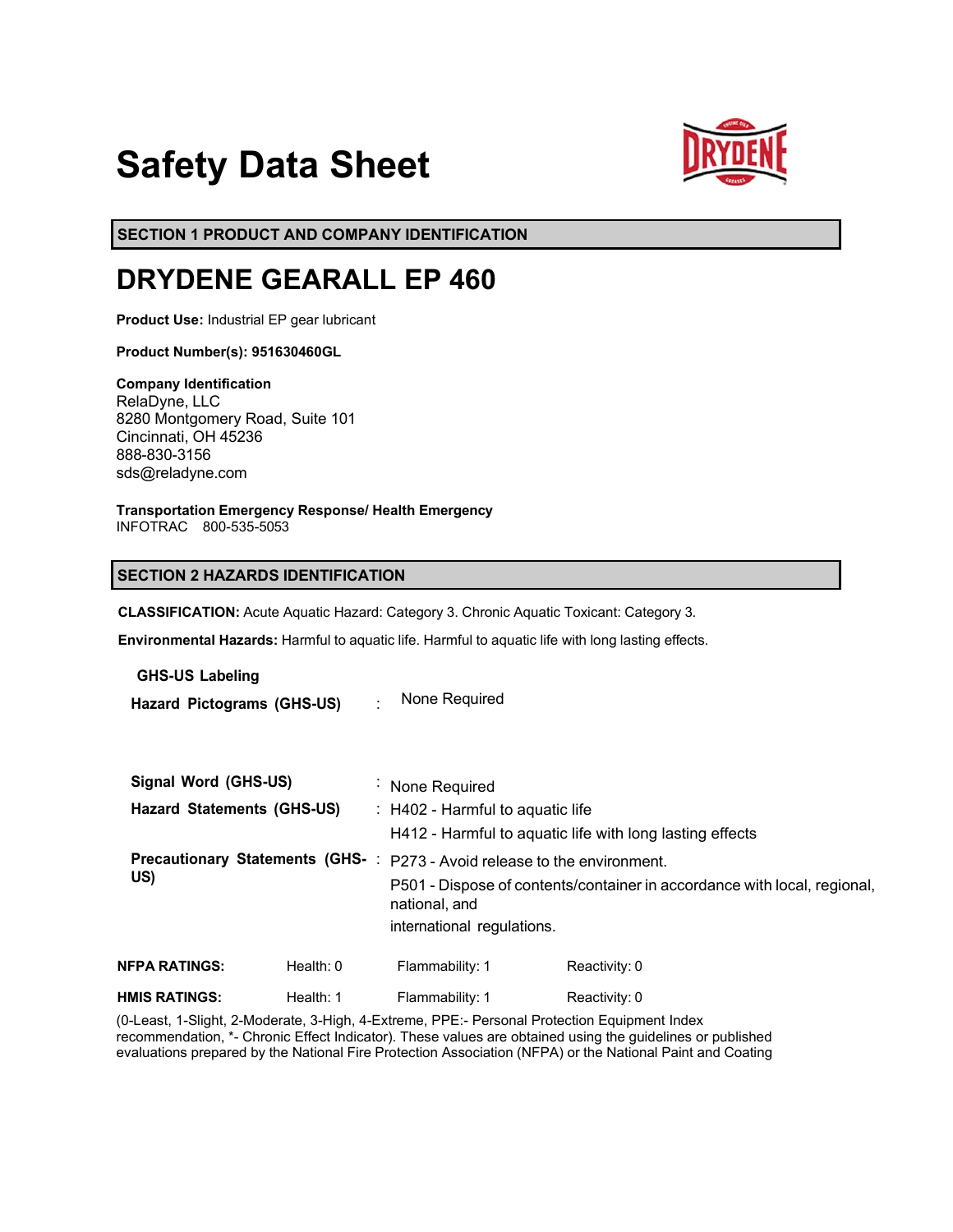Association (for HMIS ratings).

#### **LABEL RECOMMENDATION:**

Label Category : INDUSTRIAL OIL 1 - IND1

#### **HAZARDS NOT OTHERWISE CLASSIFIED:** Not Applicable

# **SECTION 3 COMPOSITION/ INFORMATION ON INGREDIENTS**

| <b>COMPONENTS</b>                      | <b>CAS NUMBER</b> | <b>AMOUNT</b>    |
|----------------------------------------|-------------------|------------------|
| Highly refined mineral oil (C15 - C50) | Mixture           | 70 - 99 % weight |

# **SECTION 4 FIRST AID MEASURES**

#### **Description of first aid measures**

**Eye:** No specific first aid measures are required. As a precaution, remove contact lenses, if worn, and flush eyes with water.

Skin: No specific first aid measures are required. As a precaution, remove clothing and shoes if contaminated. To remove the material from skin, use soap and water. Discard contaminated clothing and shoes or thoroughly clean before reuse.

**Ingestion:** No specific first aid measures are required. Do not induce vomiting. As a precaution, get medical advice.

**Inhalation:** No specific first aid measures are required. If exposed to excessive levels of material in the air, move the exposed person to fresh air. Get medical attention if coughing or respiratory discomfort occurs.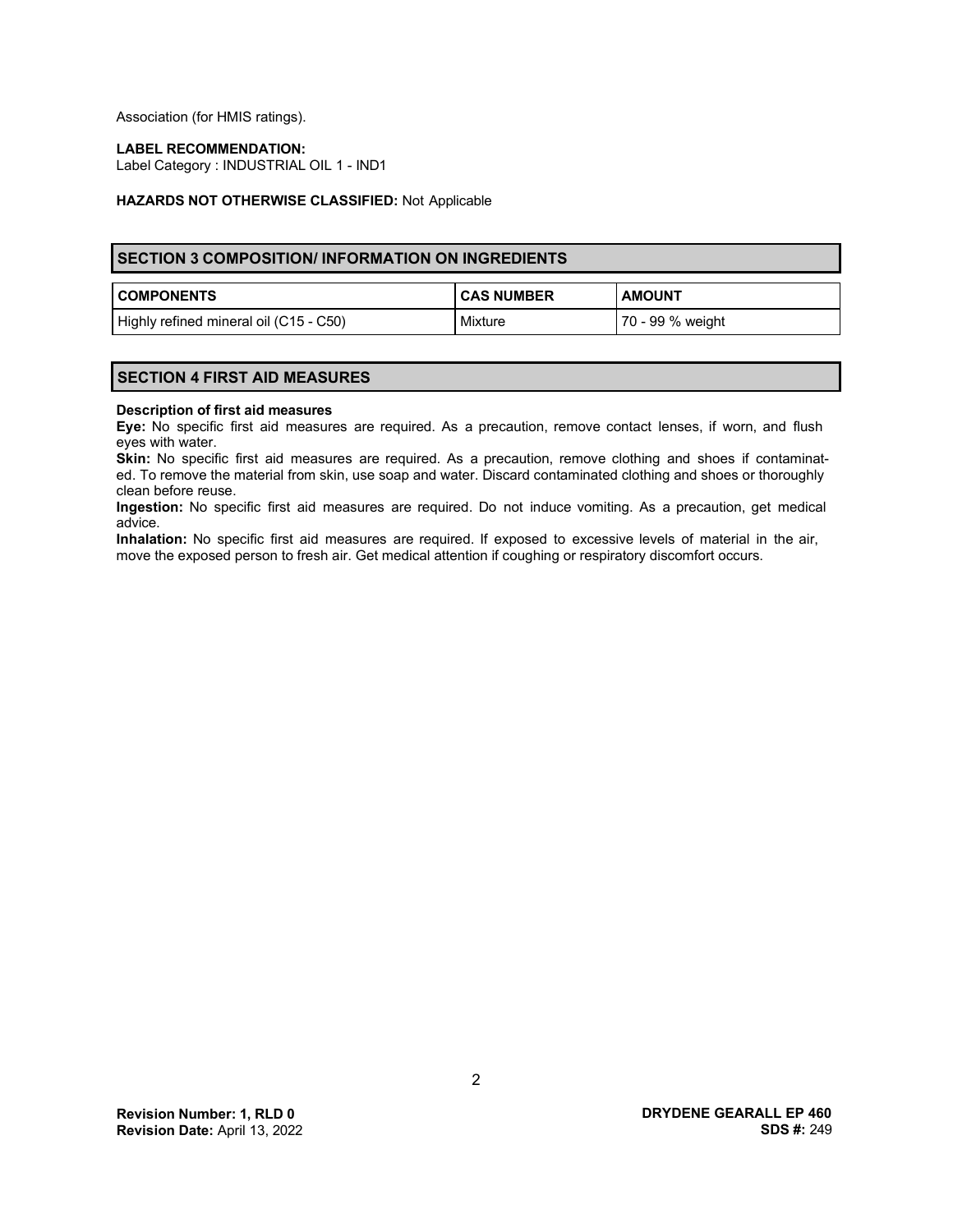#### **Most important symptoms and effects, both acute and delayed IMMEDIATE SYMPTOMS AND HEALTH EFFECTS**

**Eye:** Not expected to cause prolonged or significant eye irritation.

**Skin:** Contact with the skin is not expected to cause prolonged or significant irritation. Contact with the skin is not expected to cause an allergic skin response. Not expected to be harmful to internal organs if absorbed through the skin. High-Pressure Equipment Information: Accidental high-velocity injection under the skin of materials of this type may result in serious injury. Seek medical attention at once should an accident like this occur. The initial wound at the injection site may not appear to be serious at first; but, if left untreated, could result in disfigurement or amputation of the affected part.

**Ingestion:** Not expected to be harmful if swallowed.

**Inhalation:** Not expected to be harmful if inhaled. Contains a petroleum-based mineral oil. May cause respiratory irritation or other pulmonary effects following prolonged or repeated inhalation of oil mist at airborne levels above the recommended mineral oil mist exposure limit. Symptoms of respiratory irritation may include coughing and

difficulty breathing.

# **DELAYED OR OTHER SYMPTOMS AND HEALTH EFFECTS:** Not classified.

#### **Indication of any immediate medical attention and special treatment needed**

**Note to Physicians:** In an accident involving high-pressure equipment, this product may be injected under the skin. Such an accident may result in a small, sometimes bloodless, puncture wound. However, because of its driving force, material injected into a fingertip can be deposited into the palm of the hand. Within 24 hours, there is usually a great deal of swelling, discoloration, and intense throbbing pain. Immediate treatment at a surgical emergency

# **SECTION 5 FIRE FIGHTING MEASURES**

**EXTINGUISHING MEDIA:** Use water fog, foam, dry chemical or carbon dioxide (CO2) to extinguish flames.

# **PROTECTION OF FIRE FIGHTERS:**

**Fire Fighting Instructions:** This material will burn although it is not easily ignited. See Section 7 for proper handling and storage. For fires involving this material, do not enter any enclosed or confined fire space without proper protective equipment, including self-contained breathing apparatus.

**Combustion Products:** Highly dependent on combustion conditions. A complex mixture of airborne solids, liquids, and gases including carbon monoxide, carbon dioxide, and unidentified organic compounds will be evolved when this material undergoes combustion.

# **SECTION 6 ACCIDENTAL RELEASE MEASURES**

**Protective Measures:** Eliminate all sources of ignition in vicinity of spilled material.

**Spill Management:** Stop the source of the release if you can do it without risk. Contain release to prevent further contamination of soil, surface water or groundwater. Clean up spill as soon as possible, observing precautions in Exposure Controls/Personal Protection. Use appropriate techniques such as applying non-combustible absorbent materials or pumping. Where feasible and appropriate, remove contaminated soil. Place contaminated materials in disposable containers and dispose of in a manner consistent with applicable regulations. **Reporting:** Report spills to local authorities as appropriate or required.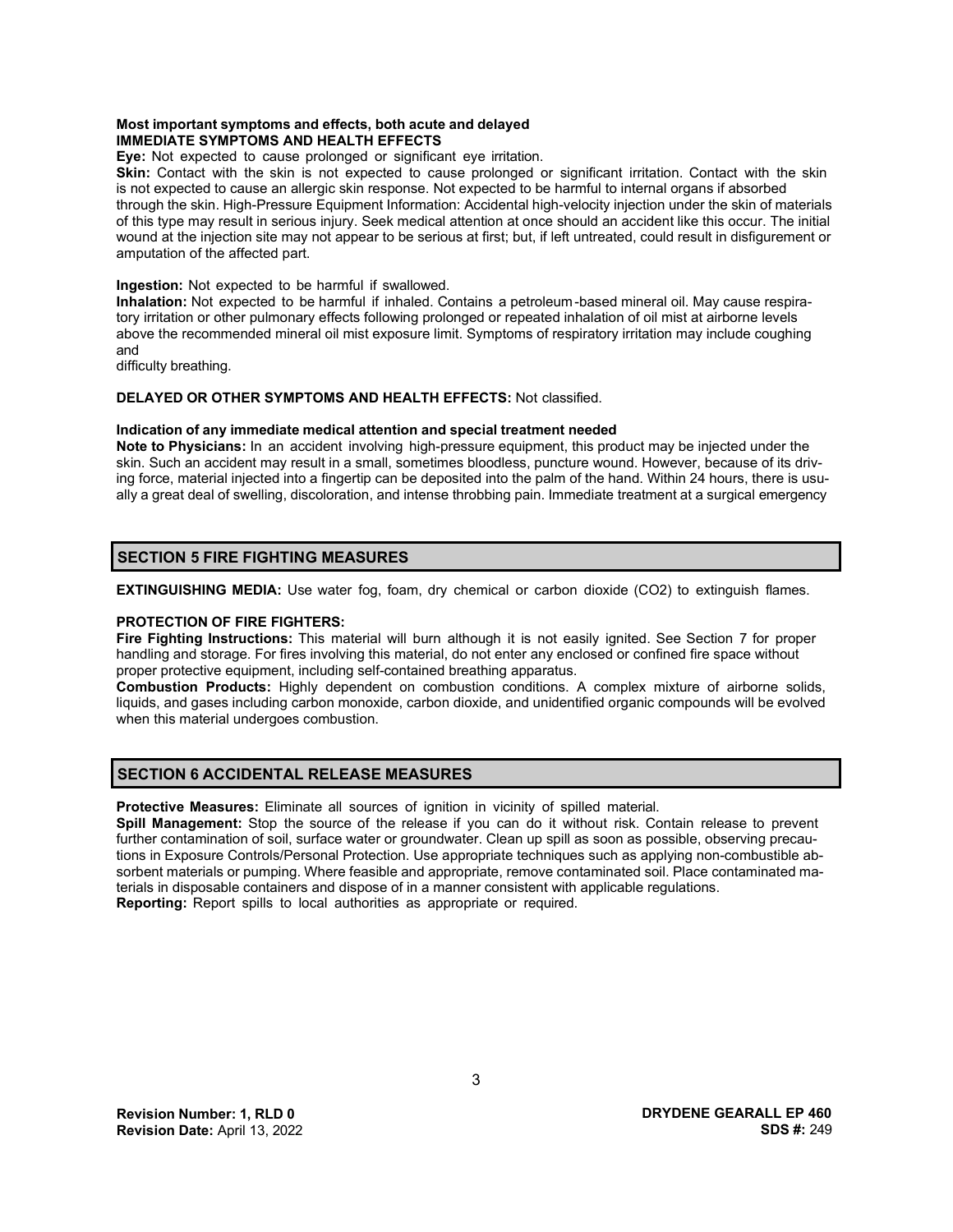# **SECTION 7 HANDLING AND STORAGE**

**General Handling Information:** Avoid contaminating soil or releasing this material into sewage and drainage systems and bodies of water.

**Static Hazard:** Electrostatic charge may accumulate and create a hazardous condition when handling this material. To minimize this hazard, bonding and grounding may be necessary but may not, by themselves, be sufficient.

Review all operations which have the potential of generating and accumulating an electrostatic charge and/or a flammable atmosphere (including tank and container filling, splash filling, tank cleaning, sampling, gauging, switch loading, filtering, mixing, agitation, and vacuum truck operations) and use appropriate mitigating procedures. For more information, refer to OSHA Standard 29 CFR 1910.106, 'Flammable and Combustible Liquids', National Fire Protection Association (NFPA 77, 'Recommended Practice on Static Electricity', and/or the American Petroleum Institute (API) Recommended Practice 2003, 'Protection Against Ignitions Arising Out of Static, Lightning, and Stray Currents'.

**Container Warnings:** Container is not designed to contain pressure. Do not use pressure to empty container or it may rupture with explosive force. Empty containers retain product residue (solid, liquid, and/or vapor) and can be dangerous. Do not pressurize, cut, weld, braze, solder, drill, grind, or expose such containers to heat, flame, sparks, static electricity, or other sources of ignition. They may explode and cause injury or death. Empty containers

# **SECTION 8 EXPOSURE CONTROLS/PERSONAL PROTECTION**

#### **GENERAL CONSIDERATIONS:**

Consider the potential hazards of this material (see Section 3), applicable exposure limits, job activities, and other substances in the work place when designing engineering controls and selecting personal protective equipment. If engineering controls or work practices are not adequate to prevent exposure to harmful levels of this material, the personal protective equipment listed below is recommended. The user should read and understand all instructions and limitations supplied with the equipment since protection is usually provided for a limited time or under certain circumstances.

#### **ENGINEERING CONTROLS:**

Use in a well-ventilated area.

# **PERSONAL PROTECTIVE EQUIPMENT**

**Eye/Face Protection:** No special eye protection is normally required. Where splashing is possible, wear safety glasses with side shields as a good safety practice.

**Skin Protection:** No special protective clothing is normally required. Where splashing is possible, select protective clothing depending on operations conducted, physical requirements and other substances in the workplace.

Suggested materials for protective gloves include: Nitrile Rubber, Silver Shield, Viton.

**Respiratory Protection:** No respiratory protection is normally required.

If user operations generate an oil mist, determine if airborne concentrations are below the occupational exposure limit for mineral oil mist. If not, wear an approved respirator that provides adequate protection from the measured concentrations of this material. For air-purifying respirators use a particulate cartridge. Use a positive pressure air-

#### **Occupational Exposure Limits:**

| Component                              | Agency       | TWA                | <b>STEL</b>       | <b>Ceiling</b> | <b>Notation</b> |
|----------------------------------------|--------------|--------------------|-------------------|----------------|-----------------|
| Highly refined mineral oil (C15 - C50) | <b>ACGIH</b> | $5 \text{ mg/m}$ 3 | $10 \text{ mg/m}$ |                |                 |
| Highly refined mineral oil (C15 - C50) | OSHA Z-1     | $5 \text{ mg/m}$   |                   |                |                 |

Consult local authorities for appropriate values.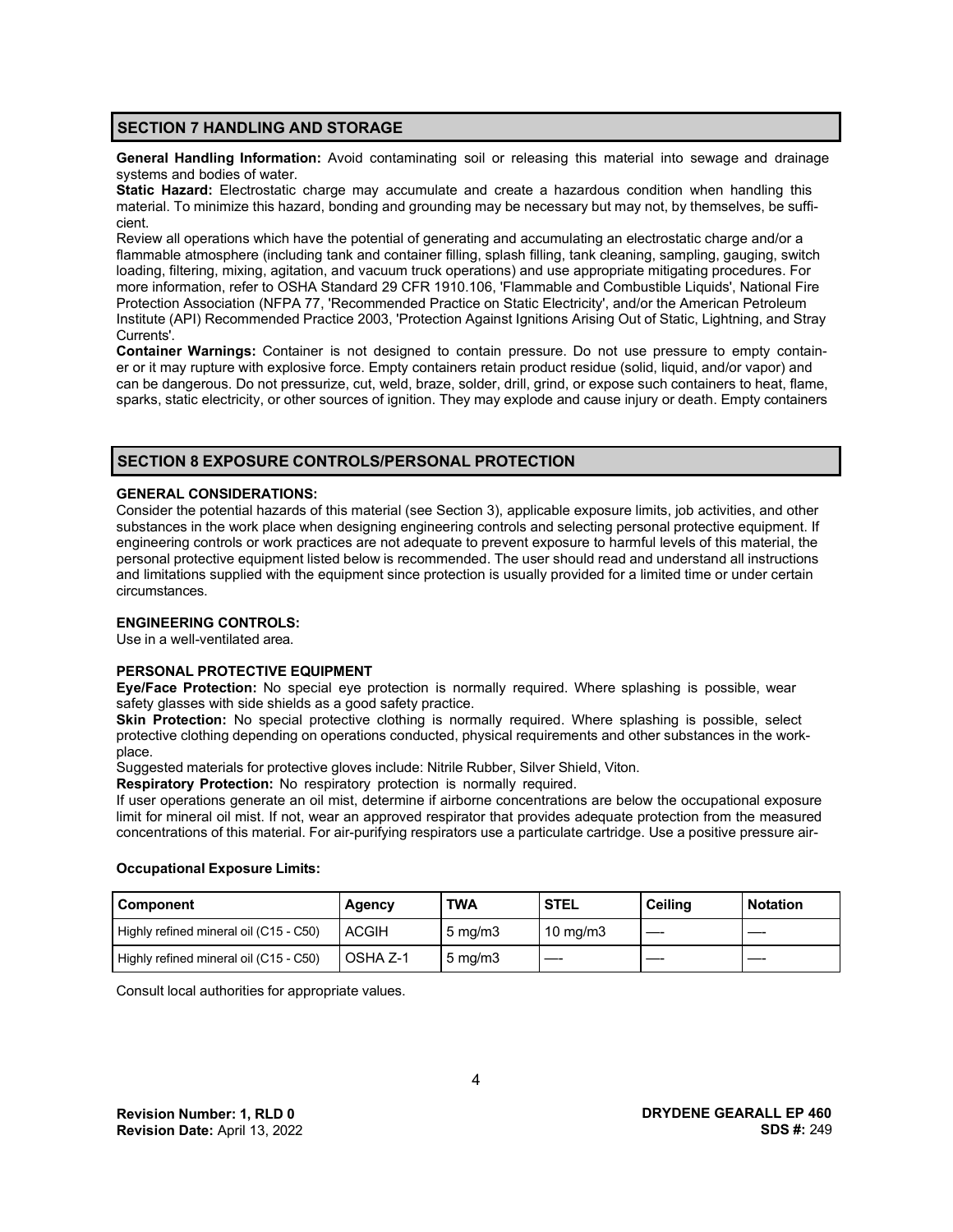# **SECTION 9 PHYSICAL AND CHEMICAL PROPERTIES**

**Attention: the data below are typical values and do not constitute a specification.**

**Color:** Amber **Physical State:** Liquid **Odor:** Petroleum odor **Odor Threshold:** Not Determined **pH:** Essentially neutral **Vapor Pressure:** Not Determined **Vapor Density (Air = 1):** Greater than 5 **Initial Boiling Point:** 600°F **Solubility:** Negligible **Freezing Point:** Not Applicable **Melting Point:** -10°C **Specific Gravity:** 0.90 **Viscosity:** Approximately 460 cSt @ 40°C **Evaporation Rate:** No data available **Decomposition temperature:** No Data Available **Octanol/Water Partition Coefficient:** No data available

**FLAMMABLE PROPERTIES: Flammability (solid, gas):** No Data Available

**Flashpoint:** (Cleveland Open Cup) 560 °F **Autoignition:** Not Determined **Flammability (Explosive) Limits (% by volume in air):** Lower: Not Determined Upper: Not Determined

# **SECTION 10 STABILITY AND REACTIVITY**

**Reactivity:** May react with strong acids or strong oxidizing agents, such as chlorates, nitrates, peroxides, etc.

**Chemical Stability:** This material is considered stable under normal ambient and anticipated storage and handling conditions of temperature and pressure.

**Incompatibility With Other Materials:** Not applicable

**Hazardous Decomposition Products:** None known (None expected)

**Hazardous Polymerization:** Hazardous polymerization will not occur.

# **SECTION 11 TOXICOLOGICAL INFORMATION**

#### **Information on toxicological effects**

**Serious Eye Damage/Irritation:** The eye irritation hazard is based on evaluation of data for product components.

**Skin Corrosion/Irritation:** The skin irritation hazard is based on evaluation of data for product components.

**Skin Sensitization:** The skin sensitization hazard is based on evaluation of data for product components.

**Acute Dermal Toxicity:** The acute dermal toxicity hazard is based on evaluation of data for product components.

**Acute Oral Toxicity:** The acute oral toxicity hazard is based on evaluation of data for product components.

**DRYDENE GEARALL EP 460 SDS #:** 249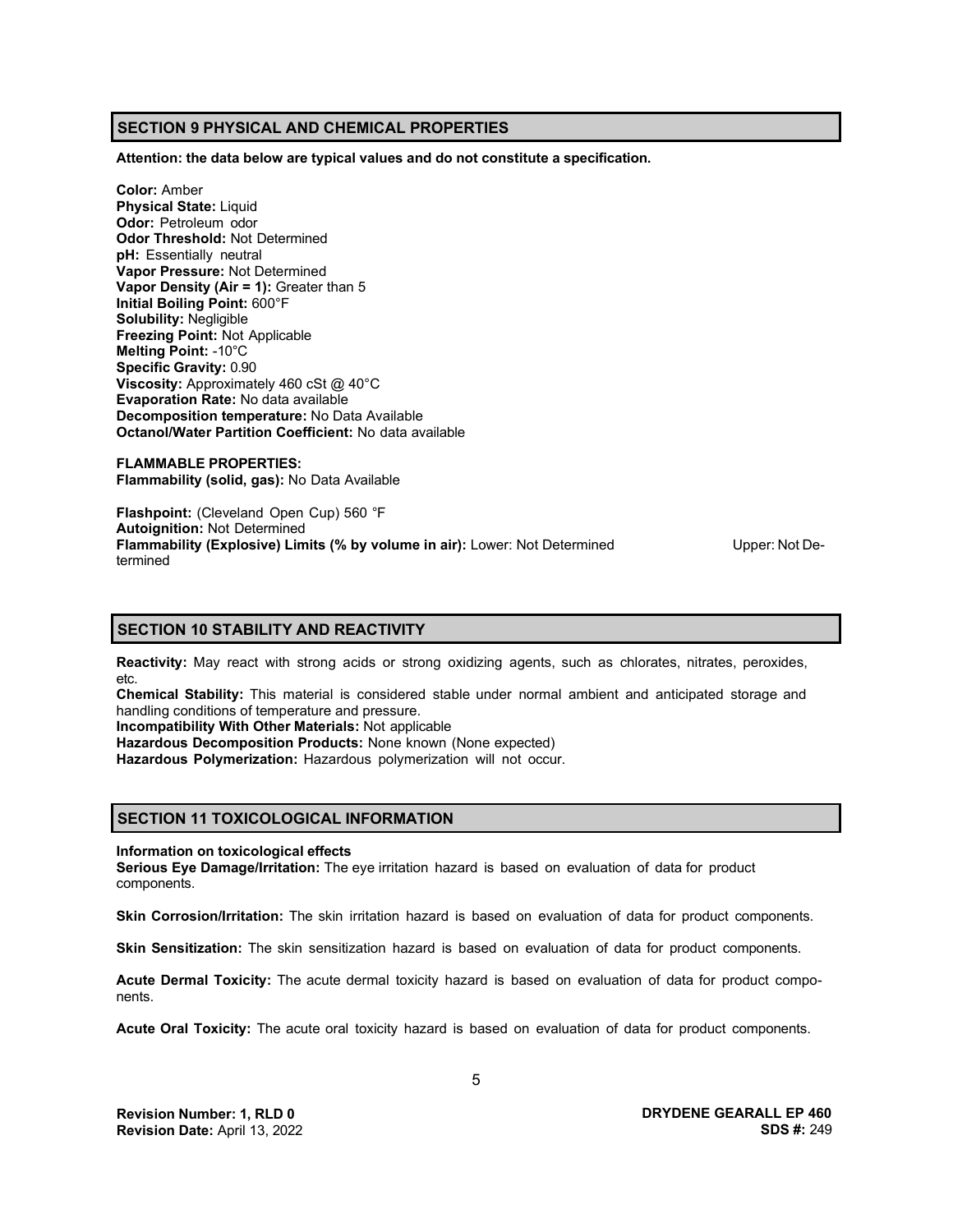**Acute Inhalation Toxicity:** The acute inhalation toxicity hazard is based on evaluation of data for product components.

#### **Acute Toxicity Estimate:** Not Determined

**Germ Cell Mutagenicity:** The hazard evaluation is based on data for components or a similar material.

**Carcinogenicity:** The hazard evaluation is based on data for components or a similar material.

**Reproductive Toxicity:** The hazard evaluation is based on data for components or a similar material.

**Specific Target Organ Toxicity - Single Exposure:** The hazard evaluation is based on data for components or a similar material.

**Specific Target Organ Toxicity - Repeated Exposure:** The hazard evaluation is based on data for components or a similar material.

#### **ADDITIONAL TOXICOLOGY INFORMATION:**

This product contains petroleum base oils which may be refined by various processes including severe solvent extraction, severe hydrocracking, or severe hydrotreating. None of the oils requires a cancer warning under the OSHA Hazard Communication Standard (29 CFR 1910.1200). These oils have not been listed in the National Toxicology Program (NTP) Annual Report nor have they been classified by the International Agency for Research on Cancer (IARC) as; carcinogenic to humans (Group 1), probably carcinogenic to humans (Group 2A), or possibly carcinogenic to humans (Group 2B). These oils have not been classified by the American Conference of Governmental Industrial Hygienists (ACGIH) as: confirmed human carcinogen (A1), suspected human carcinogen (A2), or confirmed animal carcinogen with unknown relevance to humans (A3).

### **SECTION 12 ECOLOGICAL INFORMATION**

#### **ECOTOXICITY**

This material is not expected to be harmful to aquatic organisms. The product has not been tested. The statement has been derived from the properties of the individual components.

#### **MOBILITY**

No data available.

#### **PERSISTENCE AND DEGRADABILITY**

This material is not expected to be readily biodegradable. The biodegradability of this material is based on an evaluation of data for the components or a similar material. The product has not been tested. The statement has been derived from the properties of the individual components.

# **POTENTIAL TO BIOACCUMULATE**

Bioconcentration Factor: No data available. Octanol/Water Partition Coefficient: No data available

# **SECTION 13 DISPOAL CONSIDERATIONS**

Use material for its intended purpose or recycle if possible. Oil collection services are available for used oil recycling or disposal. Place contaminated materials in containers and dispose of in a manner consistent with applicable regulations. Contact your sales representative or local environmental or health authorities for approved disposal or recycling methods.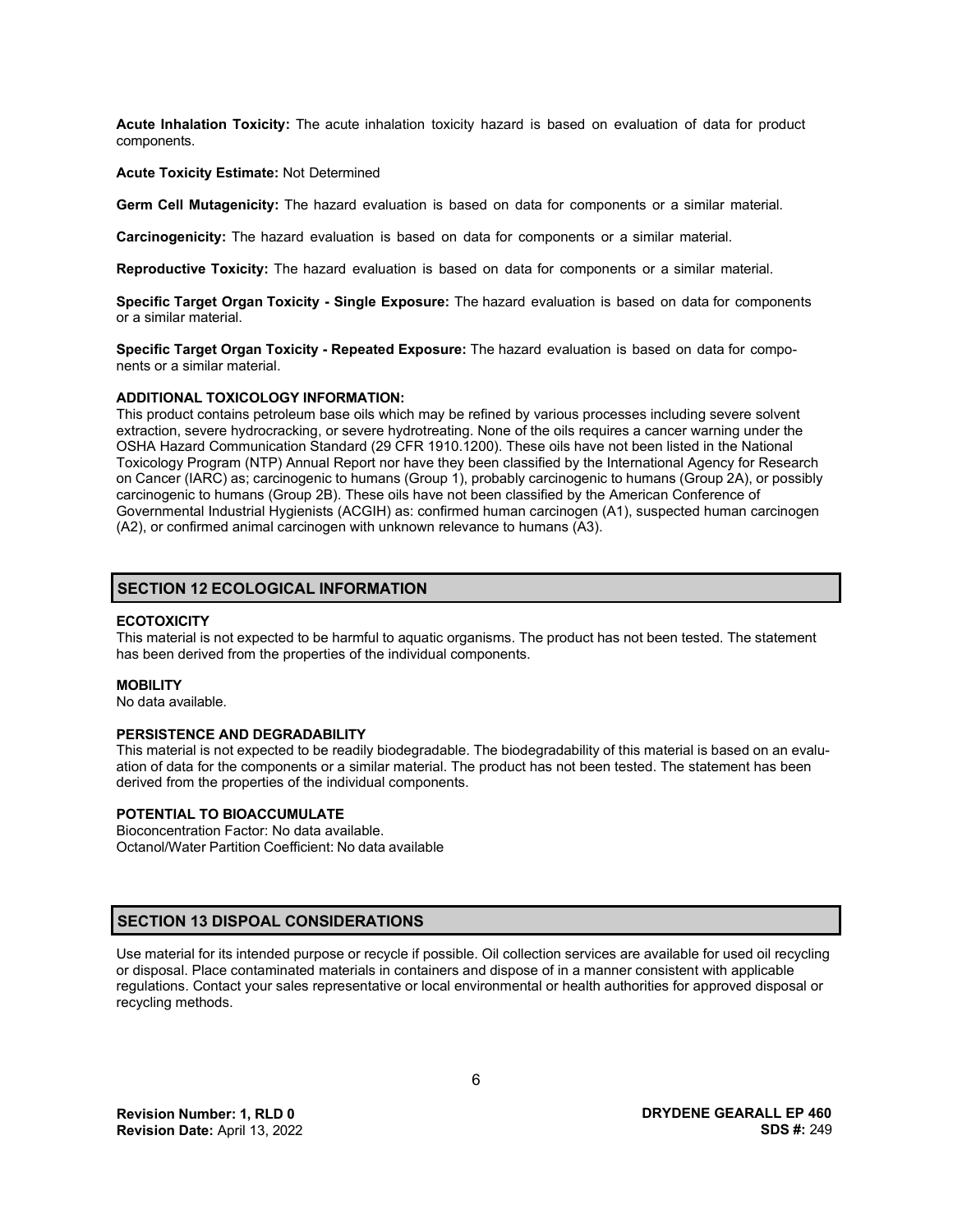# **SECTION 14 TRANSPORT INFORMATION**

The description shown may not apply to all shipping situations. Consult 49CFR, or appropriate Dangerous Goods Regulations, for additional description requirements (e.g., technical name) and mode-specific or quantityspecific shipping requirements.

**DOT Shipping Description:** PETROLEUM LUBRICATING OIL, NOT REGULATED AS A HAZARDOUS MATERIAL FOR TRANSPORTATION UNDER 49 CFR

**IMO/IMDG Shipping Description:** PETROLEUM LUBRICATING OIL; NOT REGULATED AS DANGEROUS GOODS FOR TRANSPORT UNDER THE IMDG CODE

**ICAO/IATA Shipping Description:** PETROLEUM LUBRICATING OIL; NOT REGULATED AS DANGEROUS GOODS FOR TRANSPORT UNDER ICAO TI OR IATA DGR

**Transport in bulk according to Annex II of MARPOL 73/78 and the IBC code:** Not applicable

# **SECTION 15 REGULATORY INFORMATION**

| <b>EPCRA 311/312 CATEGORIES:</b>  | 1. Immediate (Acute) Health Effects:<br>2. Delayed (Chronic) Health Effects:<br>3. Fire Hazard:<br>4. Sudden Release of Pressure Hazard:<br>5. Reactivity Hazard: | NO.<br>NO.<br>NO.<br>NO.<br>NO. |
|-----------------------------------|-------------------------------------------------------------------------------------------------------------------------------------------------------------------|---------------------------------|
| <b>REGULATORY LISTS SEARCHED:</b> |                                                                                                                                                                   |                                 |
| 01-1 = IARC Group 1               | 03=EPCRA 313                                                                                                                                                      |                                 |
| 01-2 A=IARC Group 2A              | 04=CA Proposition 65                                                                                                                                              |                                 |
| 01-2B=IARC Group 2B               | 05=MARTK                                                                                                                                                          |                                 |
| 02=NTP Carcinogen                 | 06=NJ RTK                                                                                                                                                         |                                 |
|                                   | 07=PA RTK                                                                                                                                                         |                                 |

No components of this material are found on the regulatory lists above.

#### **CHEMICAL INVENTORIES:**

All components comply with the following chemical inventory requirements: AICS (Australia), DSL (Canada), EINECS (European Union), IECSC (China), KECI (Korea), PICCS (Philippines), TSCA (United States).

One or more components does not comply with the following chemical inventory requirements: ENCS (Japan).

#### **NEW JERSEY RTK CLASSIFICATION:**

Under the New Jersey Right-to-Know Act L. 1983 Chapter 315 N.J.S.A. 34:5A-1 et. seq., the product is to be identified as follows: PETROLEUM OIL (Lubricating oil)

# **SECTION 16 OTHER INFORMATION**

**REVISION STATEMENT:** This revision updates the following sections of this Safety Data Sheet: 1 **Revision Date:** April 13, 2022

#### **ABBREVIATIONS THAT MAY HAVE BEEN USED IN THIS DOCUMENT:**

| l TLV - Threshold Limit Value    | TWA - Time Weighted Average      |
|----------------------------------|----------------------------------|
| STEL - Short-term Exposure Limit | PEL - Permissible Exposure Limit |